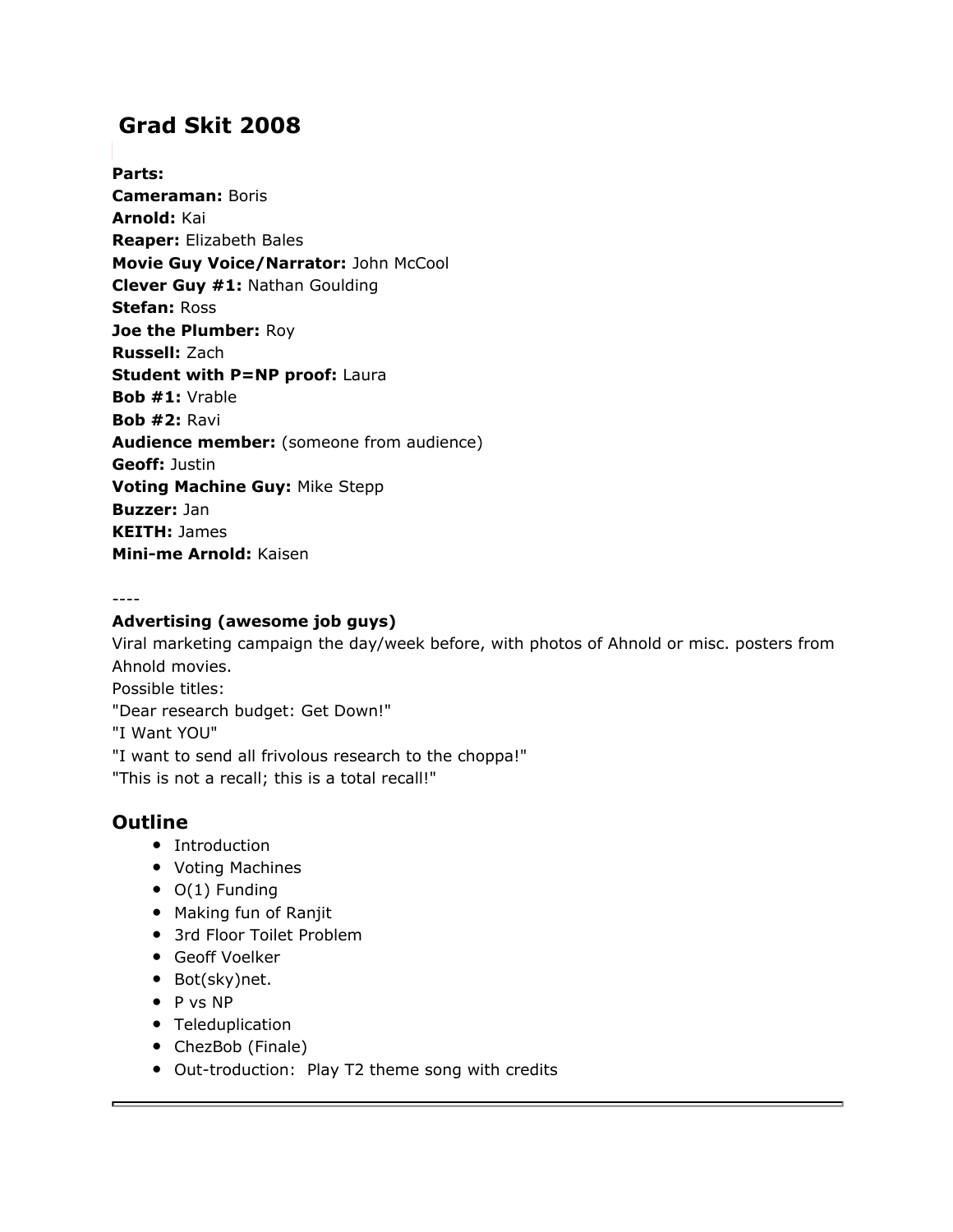# **The Skits**

# **Introduction**

Narrator: In a world where the greedy thought they could get exponential profits [BUBBLE SLIDE]

Narrator: The State of California finds itself in disarray [AUCTION SLIDE] Narrator: In the face of massive budget cuts, one department is looking for answers [BEAR PHOTO]

Random Guy: Hey Keith! When are you going to fund my project?

Keith: [To Audience] When money is so short, it is hard to decide the fate of research. Maybe I can call on my old friends for advice.

Narrator: Now, it's up to one man [ARNOLD PHOTO] to balance the budget [TARGET PIGGY BANK] Narrator: ...Before disaster strikes [EXPLOSION]

(Hours Later)

Arnold Enters with Keith on Stage, Camera stands between two chairs.

Keith: Welcome Governor Schwarzenegger, I'm so glad you could personally come to help us with our budgeting problems.

Arnold: Keith!! You son of a gun!

(they shake hands, which turns into arm wrestling in the air  $\sim$  5 seconds)

[show the slide from predator]

Arnold: What? CSE got you pushing too many pencils???

[They laugh]

Arnold: I'M GLAD TO BE HERE. WHAT IS THIS COOL LOOKING ROBOT?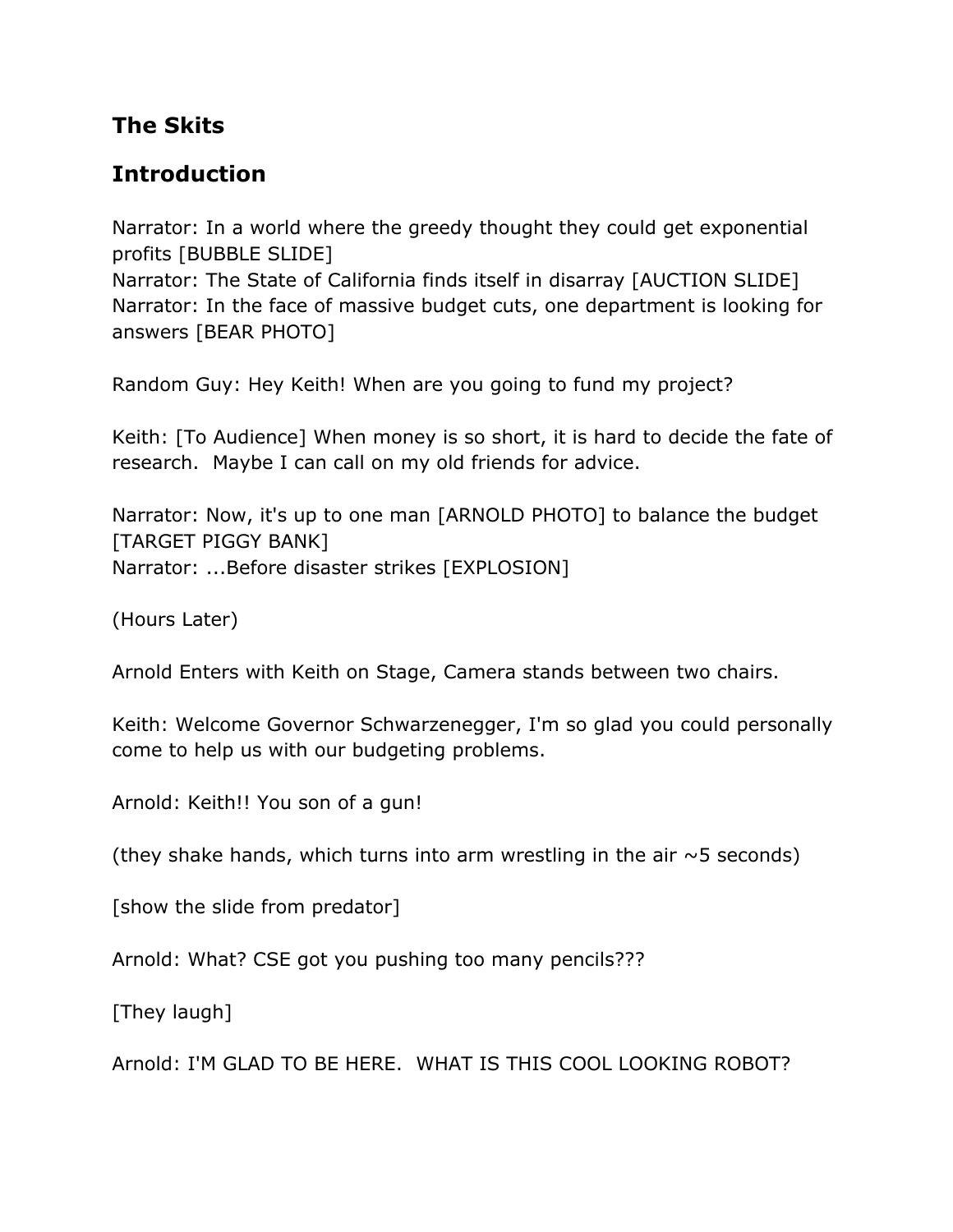Keith: Oh, that's a research installation. If you speak to it it will look at you. "Hey! Over Here!"

[ Camera looks at Keith ]

Keith: Well, next I thought we could have the researchers pitch their ideas to you. Since we only have enough money for one, you can go ahead and pick one when you see something you like. Why don't you take a seat while I get the researchers.

[Keith Exits, while Arnold Sits in One Chair]

Arnold (to Camera): HELLO CAMERA

[Camera Looks at Arnold, pauses, then looks at other chair]

Arnold (to Camera): CAMERA! HELLO!

[Camera Looks at Arnold, pauses, then looks at other chair]

Arnold: OH, I GUESS I AM SUPPOSED TO SIT THERE

[Camera tracks Arnold as he changes chairs, but then looks at the empty chair]

# **[Death Enters]**

DEATH: "Oh, hi, I thought I would come help. With the *END OF DAYS* so close, I was feeling restless."

Arnold: Stick around

#### **Voting machines (Mike Stepp)**

#### [Mike has most recent version]

As you know, voting machines play an important role in the American election process. Due to the recent controversies centered around the current design of voting machine systems, we believe there is much room for improvement. The potential for speed and accuracy when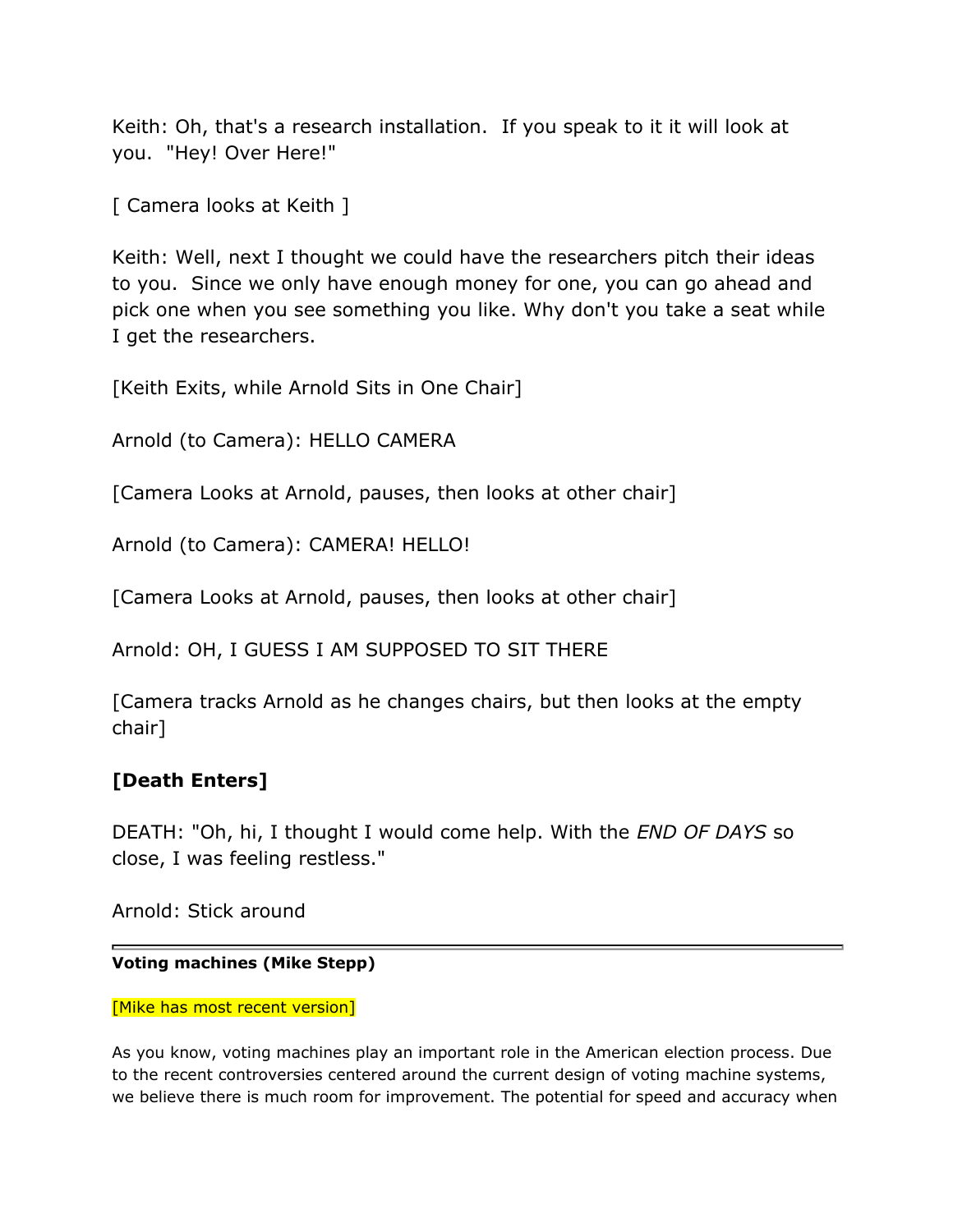using voting machines is too great to ignore, and so creating the perfect voting machine is indeed an important goal. As such, we have several proposals for new designs of the voting machine systems that will run our future elections:

#### 1)

Our first proposal is for our new line of brain-scanning voting machines. These machines hook directly into the voter's brain and extract the name of the person that he or she wants to elect. The advantage of such a system is that it guarantees 100% accuracy in determining which candidate the voter intended. There is no risk of accidentally pressing the wrong button, and the hanging chad is a thing of the past.

Unfortunately, this system does introduce a new opportunity for voter fraud. It turns out that the average American voter's brain is no more developed than the brain of the average housecat. This opens the door for people to smuggle dogs and cats into their polling places and vote multiple times. This should be of special concern to you, Mr Governor, because the animal kingdom has a well-known liberal bias.

### 2)

The second proposal directly addresses the security flaws in the previous, and other, voting systems. A constant threat lies in the possibility of the voting machine's record being intercepted before the election can be tallied, or audited. If the voting machine fell into the wrong hands, even briefly, the record could potentially be changed to reflect a different outcome. Hence we have developed a voting machine that gets around this problem by maintaining absolutely no permanent record of the election whatsoever. As soon as the voter's ballot has been cast, it is purged from the system, thus eliminating any chance of changing the result at a later date. This ensures 100% security from voter fraud.

Unfortunately, it does make the auditing process somewhat more difficult, but we leave that as an avenue for future work.

#### 3)

Our third proposal is intended to improve the speed and efficiency of the voting process. Following recent advances in quantum computing, we propose to develop the first quantum voting machine. Such a machine would be able to process billions of ballots per second, and would speed up the entire process considerably. The quantum voting machine is also ideal for undecided voters, because every ballot is stored within the machine in a quantum state of indeterminacy, and hence names every candidate at the same time.

Unfortunately, this approach has already drawn fire from critics who claim that the outcome of the election is changed by the simple act of measuring it, leading to a phenomenon known as a 'Heisenballot'. We claim that this is, in fact, a FEATURE of the system which is designed to appease the loser of the election, because it allows him the consolation of knowing that there is SOME universe in which he actually won.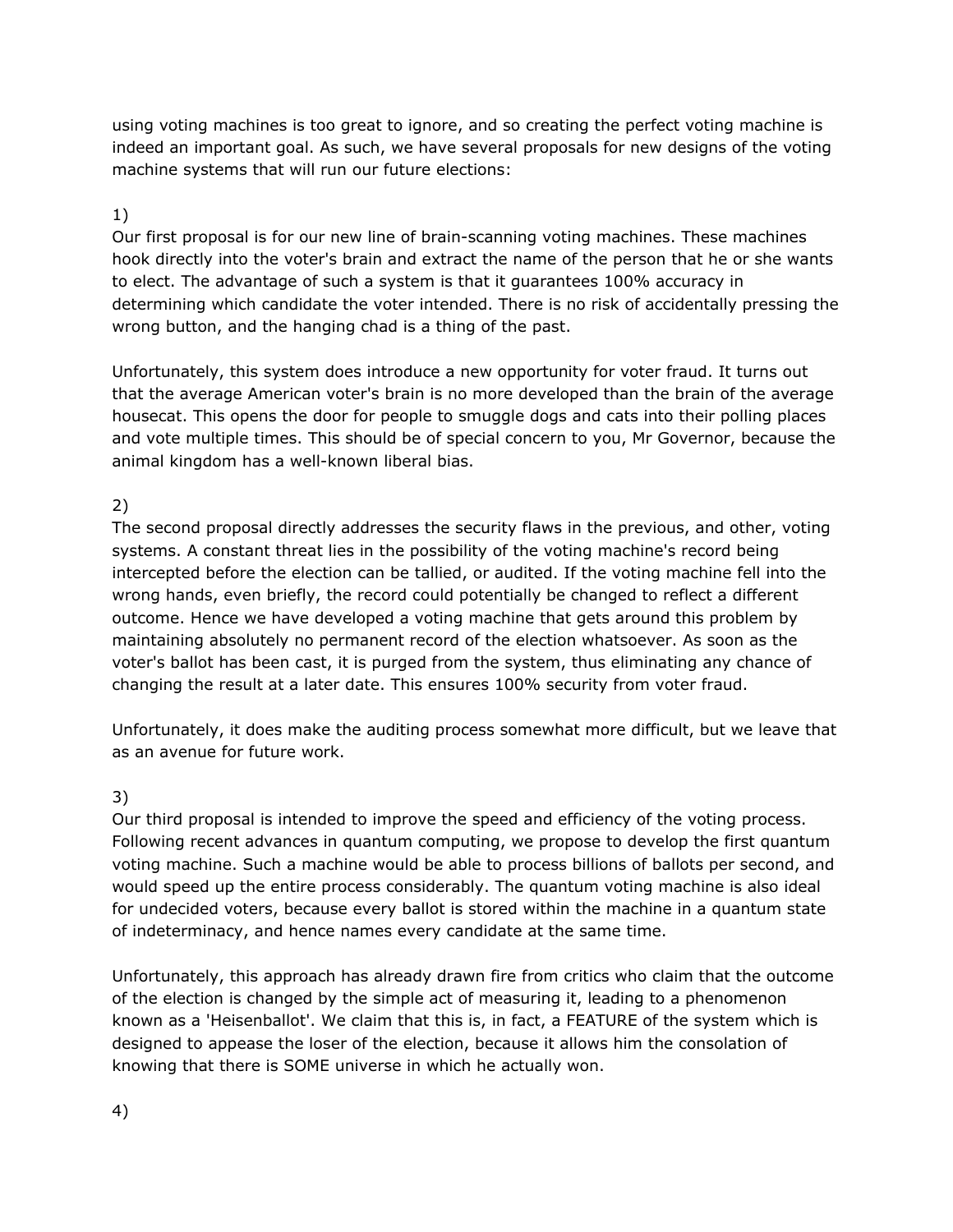Our final proposal attacks the problem at its source. Elections are a logistical nightmare; the amount of work involved in setting up and holding an election is monumental. From registering the voters, to setting up thousands of polling places, to tallying the votes, the time and effort involved is just not worth it, since the purpose of the whole affair is basically to compute a ridiculously small amount of information. Indeed, any election is essentially asking a few simple multiple-choice questions, and so the outcome of such an election comprises merely a handful of bits' worth of data. Thus we propose to sidestep the entire voting process by building a voting machine capable of extracting those bits directly from their source: the future. Our new machine is designed to travel into the future and report back the results of the election, before the polls ever open. If we do this early enough in the election year, then none of the classical voting process will be necessary; no campaigning, no lobbying, none of the arduous and expensive election setup that has plagued us every four years throughout our nation's history. The amount of money that will be saved is astronomical!

The only downside of this new system is the tiny, minute, unlikely, potential risk of causing a temporal paradox which will unravel the fabric of the space-time continuum and destroy the universe as we know it. But we have calculated an 83% probability of the system working perfectly, so we think the risk is acceptable.

Plus, let's face it, we wouldn't be the United States of America if we didn't cause the entire rest of the world to fear their own destruction every time we had an election. Thank you for your time.

#### **O(1) Funding**

Maybe just a one-liner: ask for O(1) funding

[Russell walks on stage (carrying a Diet Coke), Arnold has trouble pronouncing his name]

[SLIDE: blank]

Arnold: "Okay, looks like up next we have Russell ...Im ...Impag ...Impa-gli ......Crowe! Russell Crowe. What is your project? By the way, you were great in Gladiator." Russell (carrying a Diet Coke): "I wasn't in Gladiator." Arnold: "A Beautiful Mind?"

Russell (ignoring him): "My project is to implement a maximum-value-minimum-costcomputing algorithm A, which will determine the amount of funding each project receives, such that the Theory professors earn the most money. I mean maximize the total value V. But the best part about my project is that it requires only big-oh(1) funding!" Audience member: "Yes, but what is the constant!?"

Russell: "Well, in this case C is less-than-or-equal-to 700 million dollars" Arnold: "Are you kidding!? That's more than I earned for Last Action Hero! Get him out of here."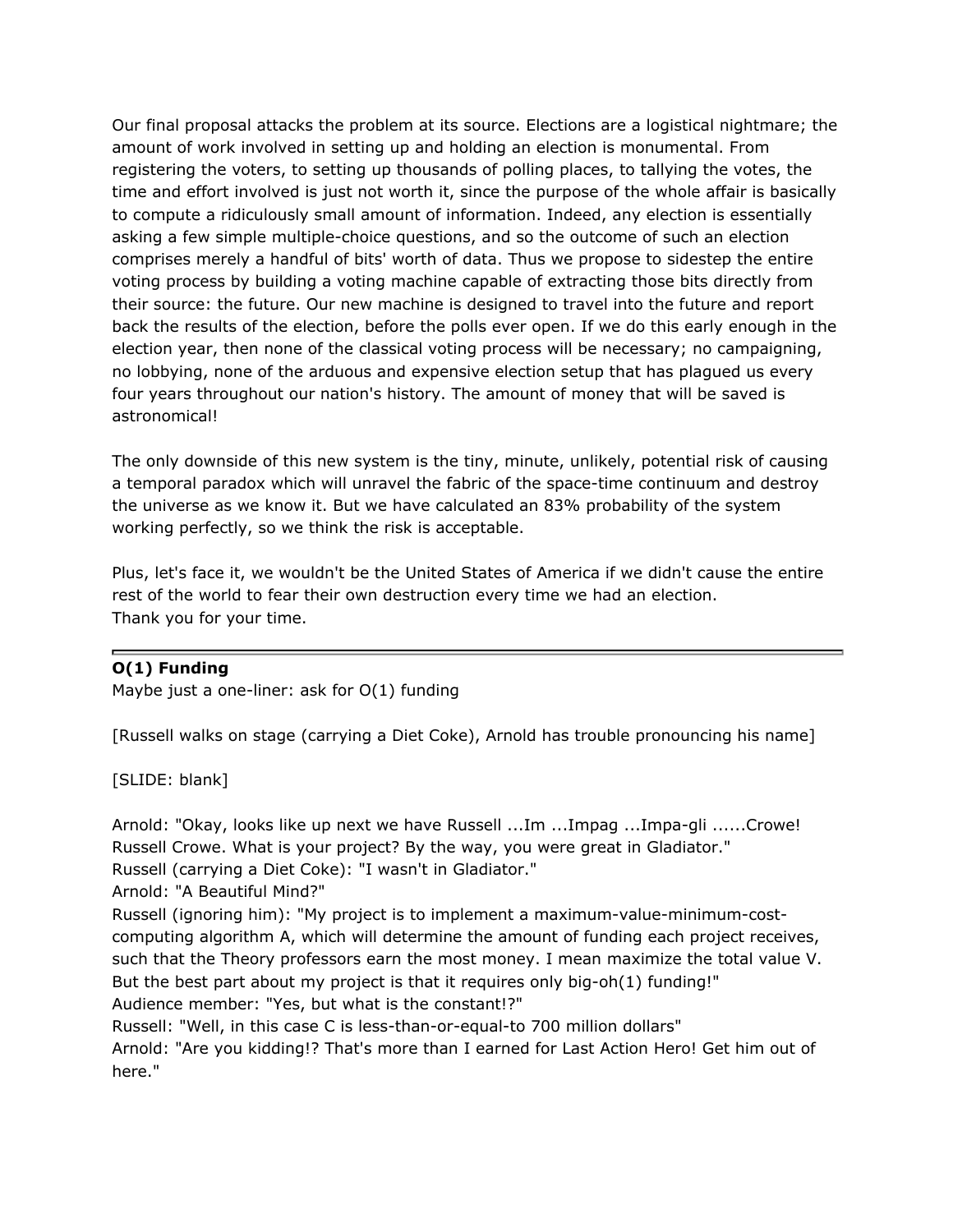[Russel leaves]

#### **Making fun of Ranjit (Ravi)**

Cast: Faculty guy (Jan)

Last year we had a faculty vs students trivia contest. We, the faculty, overcame some suspect judging to pull out the victory, but one of our members, the Honorable Ranjit Jhala, had some... overzealous buzzing-in issues.

He must have been having some kind of neurological reaction to the sonorous tones of the moderator, because as soon as he heard the first word of each question, he rushed to buzz in whether he knew the answer or not.

(\* How about followed by: This only worked half the time. In order to improve Ranjit's performance by a potential 2X, we'd like to get his exuberance more under control. (if it actually was close to half the time)  $*)$ 

(\* instead of:

To ensure that this year's contest is a landslide victory over the students, we'd like to get Ranjit's exuberance more under control. \*)

To this end, we've come up with several proposals to augment the controller system to avoid premature buzzing in.

[Idea: \$\$\$ buzzer]

The first idea is a simple one: charge a fee for early buzzing. The monetary disincentive of attempting a question without knowing the answer is a good first choice.

[Idea: electric shock]

We're also considering adding a reactive system where the contestant would get a shock after each question answered incorrectly.

[Idea: ball and chain]

A simpler, tried-and-true approach is to attach a ball and chain to his leg and force him to sit at arm's length from the table. This would require significant effort on his part to reach out and get to the buzzer, which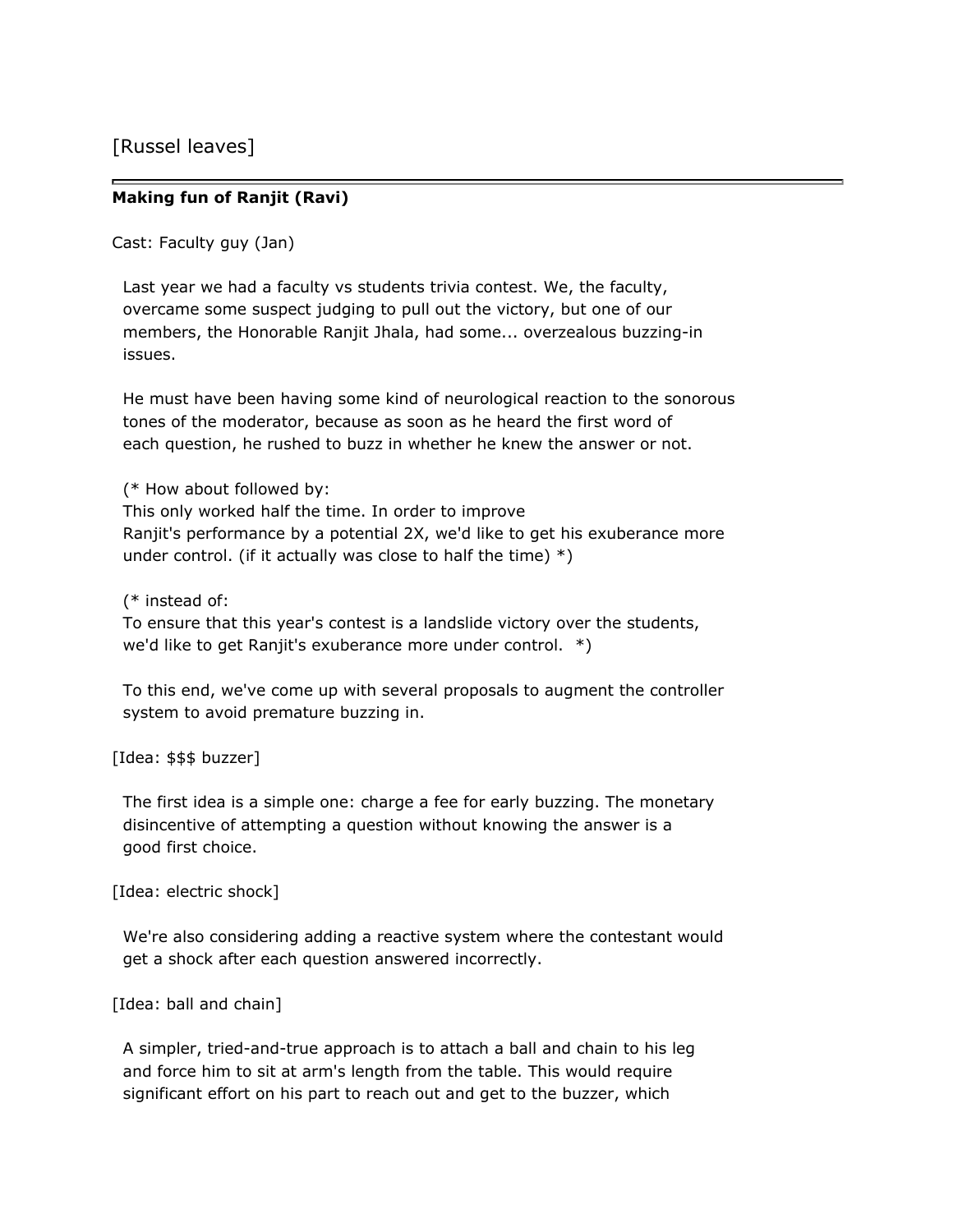would hopefully dissuade him from guessing promiscuously.

[Idea: submarine mode]

This next idea is inspired by submarine design, where two Navy officers must turn their keys before firing a torpedo. In this way, we could assign another faculty member to team up with Ranjit to monitor his buzzing in.

#### [Idea: Round Table]

Our final option is one that we hope not to resort to but is highly likely to be effective: surround the buzzers with a wall of Round Table pizza. His detestation for Round Table pizza is widely known, and rumor has it he has even withdrawn funding from a student who suggested ordering takeout from Round Table during a recent deadline push.

As you can see, we have many promising ideas for how to restrain Ranjit in the next trivia contest, but we need your funding to develop and test these prototypes to see which will be most effective.

**Arnold**: My sources tell me that your trivia contest did not even win best social hour. It's clearly not worth additional funding. Buzz off!

#### **3rd floor toilet problems (Laura)**

Joe (hands out toilet paper as he says): The project I'm here to tell you about today is vital to the productivity of any males who spend a significant amount of time on the third floor researchers, Chez Bob visitors and the like.

Arnold: This isn't looking very researchy...

Joe returns to podium and presses on: As you can see from the handout, a couple of weeks ago the unit titled "Ankle Biter" experienced a buffer overflow which caused a broken pipe and resulted in a nasty core dump from "Old Faithful."

Someone shouts: Hey, isn't that Joe the plumber?!?

Arnold: Wait, you aren't from CA! Do you even work for the department!?

Joe: Well, no, but ...

Arnold: Alright, someone get him out of here!

(DEATH starts to drag joe away; he struggles and shouts desperately)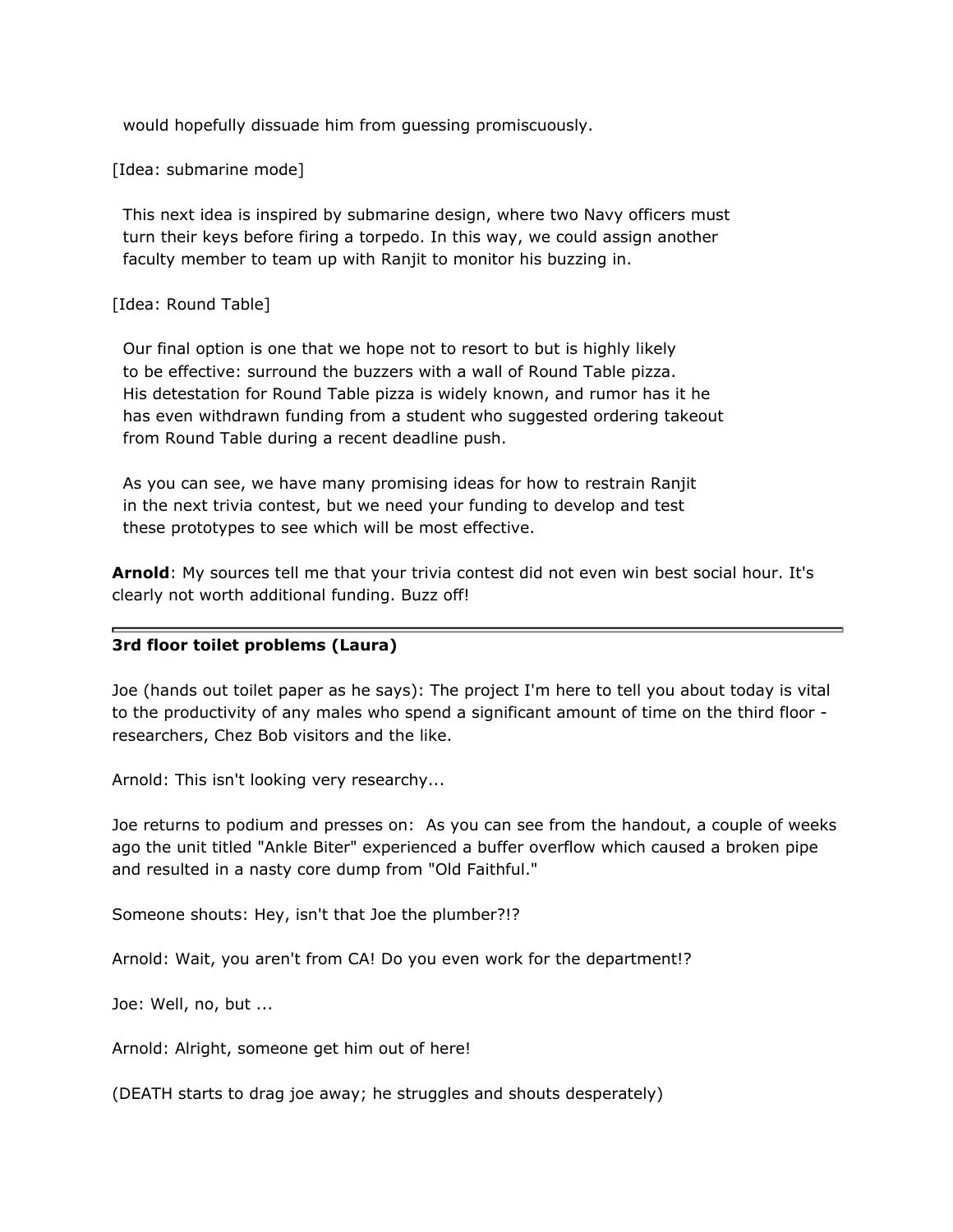Joe: Do you even know what a core dump smells like!?! I need the money to make it to the next tax bracket!

Arnold: There is no bathroom! [last line is from kindergarten cop: http://www.youtube.com/watch?v=WjXzXUuyAgI]

#### **Geoff Voelker on travel (Zach)**

Message from Kirill:

Geoff at Olympics: A while back I made a photoshop'd photo of Geoff entitled "Phelps pwnd by unlikely Voelker" where Geoff gets 9 medals compared to Phelps' 8. Photo attached; feel free to use if it fits.



Narrator: Next we have Geoff Voelker presenting an interesting technique for obtaining free research.

Geoff: Thank you. I would like to present to the board a technique that will allow US researchers to extract free research ideas and results from around the world. Not only does my approach help achieve progress within the scientific community, but it can also foster international good will. At a high level, our new research system appears to inherit many of the properties traditionally associated with the venerable practice of sabattical. Let me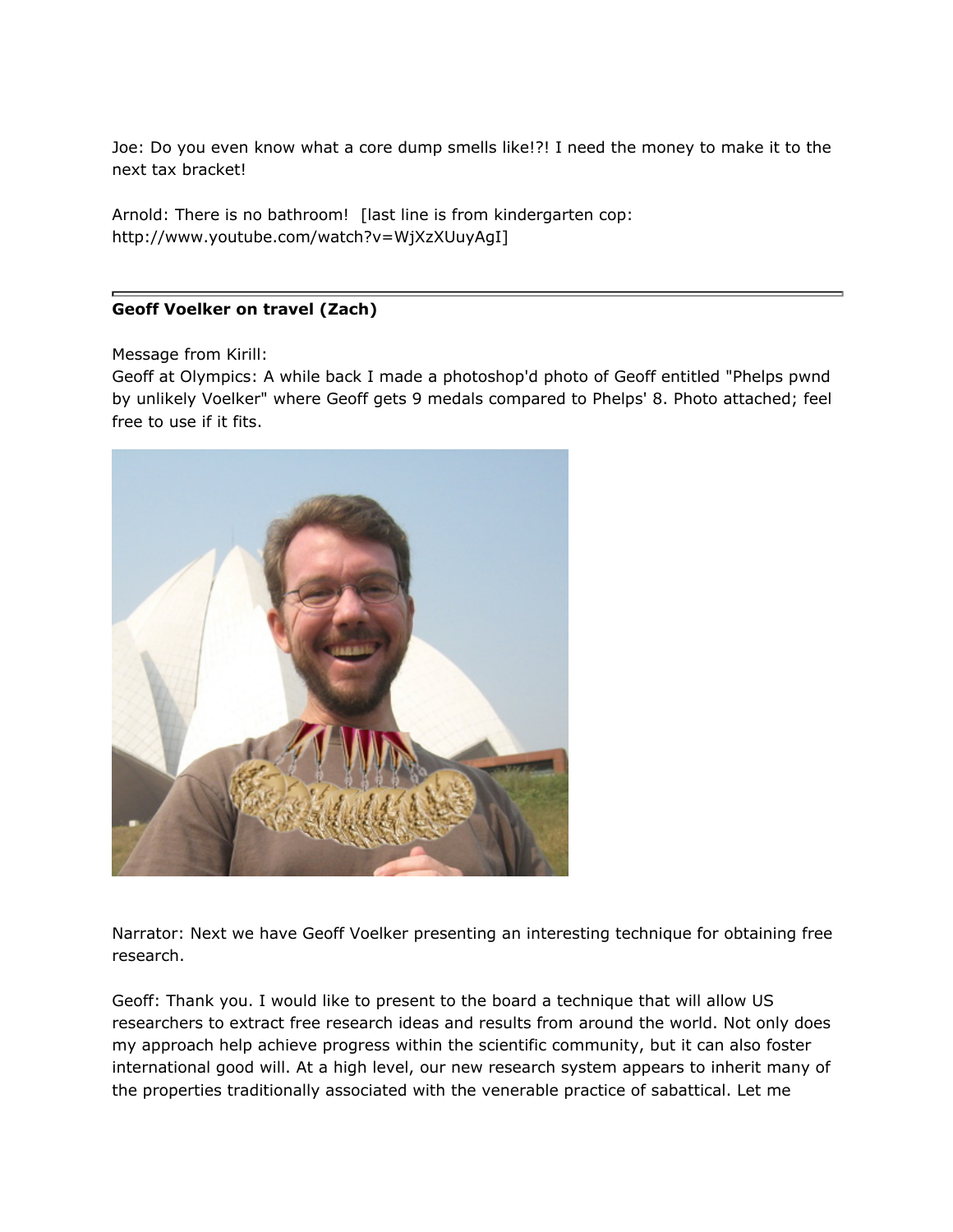assure you that these are only surface similarities which should not distract you from the fundamental contribution you are witnessing here today.

### *\*\*\* NOTE : It is critical that Geoff pronounce each letter in O.L.Y.M.P.I.C.S. instead of pronouncing the word. \*\*\**

Basically, my approach involves travelling to carefully selected points all over the globe at very specific times in order to leverage what I predict to be O.L.Y.M.P.I.C.S. or Optimal Leveraging of Your Money to Pursue International Computer Science. Specifically, I am applying for funding to take full advantage of the next three O.L.Y.M.P.I.C.S.s. Because of the unpredictable but highly beneficial nature of these events, it is critical that we make every effort to fully capitalize on these opportunities. Specifically, my extremely subtle and enormously complex prediction algorithm has found the next three O.L.Y.M.P.I.C.S.s to be:

Winter 2010 Vancouver Canada Summer 2012 London UK Winter 2014 Sochi Russia

Arnold: Hey! Wait a second... aren't those the dates and locations of the next three Olympic games? Like swimming and skiing and stuff?

Geoff: ... ummmmm ... well ... you see O.L.Y.M.P.I.C.S. can be very interdisciplinary ... that is to say it ... uhhh ... yeah, those are the next three Olympics

Arnold: Get out of here!

Geoff: Well, it was worth a try.

#### **Bot(sky)net (John McCool)**

Clever Guy Numero Uno: Governor Shwarzenegger, in these **hard** times of fiscal **dysfunction**, it is important to consider new ways to **enhance** our research funding. We know you are an advocate of **men's health**. Well I propose a system for earning money by offering services directly related to men's health. You might be aware of the **Storm** botnet: it makes use of spare bandwidth and computing cycles to send enticing emails for health **supplements**.

Aahnold: You mean... spam?

Clever Guy #1: Well... yes. But, consider! With low initial investment to cover bullet-proof hosting, we can create our very **own** botnet! In our studies we found that even with a minimal conversion rate, we'd make enough money to **stimulate** computer science research **growth** for decades! It is time to clear away the **STORM** and make room for the **SKY** botNET!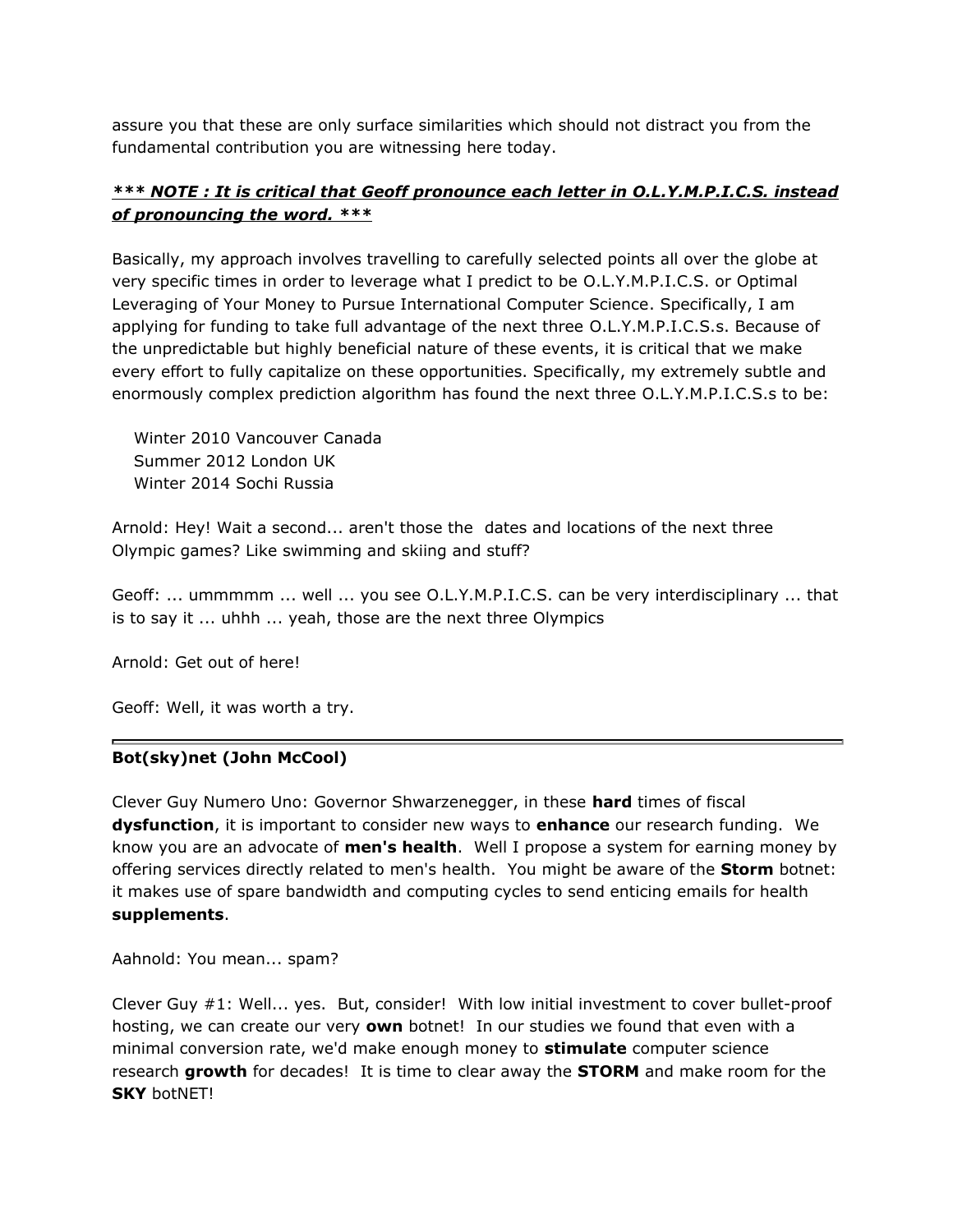Aahnold: I already get enough email sent to **talks** and **csepeople** every day! This seems doomed to fail.

CG#1: No! We know people would be much more trusting of an **American** pharmacy! And besides, the system is fully distributed. With our new debugging and model-checking techniques, the uptime will reach five or even **six** 9's of reliability. And, much like the Internet, it will be impervious to nuclear attack!

Aahnold: This is sounding too familiar. There have to be more downsides.

CG#1: Well, there is an off-chance probability ... **minuscule**, really, [START T2 MUSIC] ... that it will become... self-aware.

Aahnold: That is unacceptible. Funding request denied.

[STOP T2 MUSIC]

#### **Defender of P != NP**

[SLIDE: blank]

Student walks up to committee carrying large (many many pages) proof.

Student: "I have proved  $P = NP$ ."

Arnold: Then your research is done. Why do you need funding?

Student: "I need protection."

Arnold: "Protection from what?"

Russell enters the stage.

Student yells in fear pointing: "Russell Impagliazzo!" then ducks and covers his head with the proof.

Russell walks up quietly and innocently, and snatches the proof from the student's hand and the student looks up.

Russell quickly flips through the proof then points and mumbles: "This implication doesn't hold."

Student screams in agony: "No! My thesis is foiled!!!"

Russell throws back the proof then walks off, mumbling (but loud enough for audience to hear): "No robots taking over MY world."

[Slide changes to show poster: "Russell Impagliazzo: Defender of P != NP"]

#### **Photographic key decoding (Kai and Boris)**

Narrator: In a world full of savages, **one** Savage could have the **key** to Arnold's heart.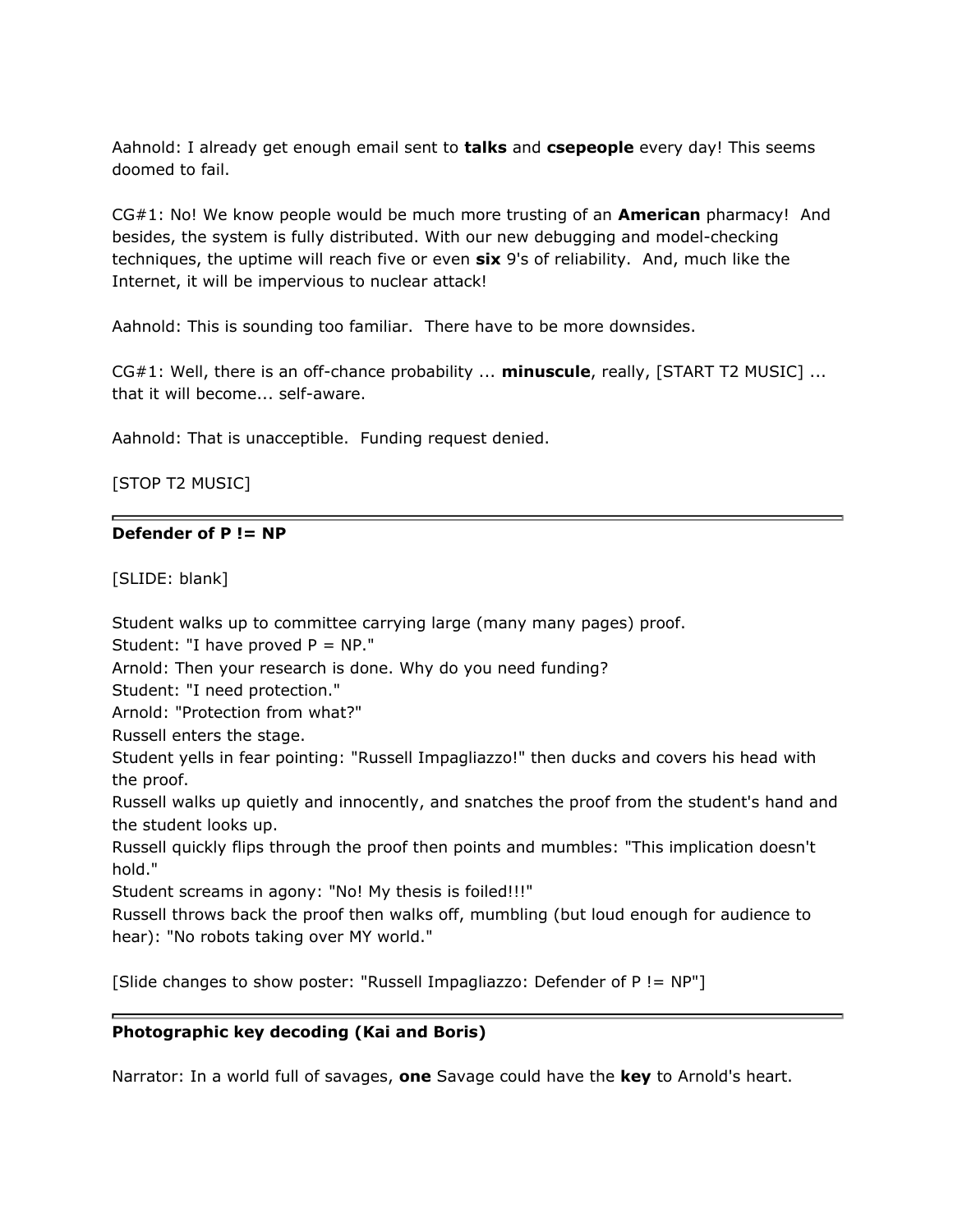[Stefan walks in.]

### **[slide 1]**

S: Hi Arnold, I'm Stefan Savage, you probably know me from Slashdot.

## **[slide 2]**

A: Huh? I'm a cop you idiot, I only slash bad guys

S: ... umm, nevermind. I work in Security, which is basically a field that discovers novel ways to break into people's houses

## **[slide 3]**

A: But how is this different than what criminals do?

S: Well..... the difference is, we publish our findings in slashdot!

## **[slide 4]**

A: \*grunt\* you must be very proud of yourself...

S: Ok.. well let me describe our newest project to you. I've been working with people from the dental school and have learned something incredible! did you know every person is completely determined by the heights of their teeth? with just 10 numbers, known as the 'biting code', we have enough data to clone that person!

### **[slide 5]**

<takes picture of arnold>

A: This reminds me of my super smash hit movie the 6th day, where me and my clone join forces because it turns out I'm really an angel. Then the CIA, they make a clone, but this one's a bad clone because it is in cahoots with the devil. So then me and my clones go to fight the devil clone, then it turns out that he's the real me and I'm the clone!... oh, i'm sorry, please continue.

S: We use a simple procedure to take the biting code and create an exact copy out of basic organic materials.

### **[slide 6]**

S: Now, I'll just email the images to my lab, and your clone should be out in a couple seconds.

<Kaisen comes out with the mini arnold mask and says a couple lines without an arnold voice: "get back to the chopper!", "I'll be back!">

A: ARUURHGHH Thats a devil clone!! Kill him. Kill him noooooow. Do iiiiit. <clone runs away>

A: Aaah that's better. Now Mr. Savage, how exactly does this help you break into people's houses?

S: Oh... well... the clone would then break in through the window, and take all the valuables. The important part of this research, however, is to show people that they need to treat their teeth like their credit cards. They need to keep their mouths shut until they have to eat. This means no more smiling Mr. Governor. We need to raise awareness! A: Mr. Savage, your clones are clearly low quality. This technology seems underdeveloped to deserve funding. However, I encourage you to keep working on this... perhaps one day, we can make a good clone of me, and he will be born in America, and could run for President. Then we can make a clone for every state, so that every state could have Governator like California.

### **[slide 7]**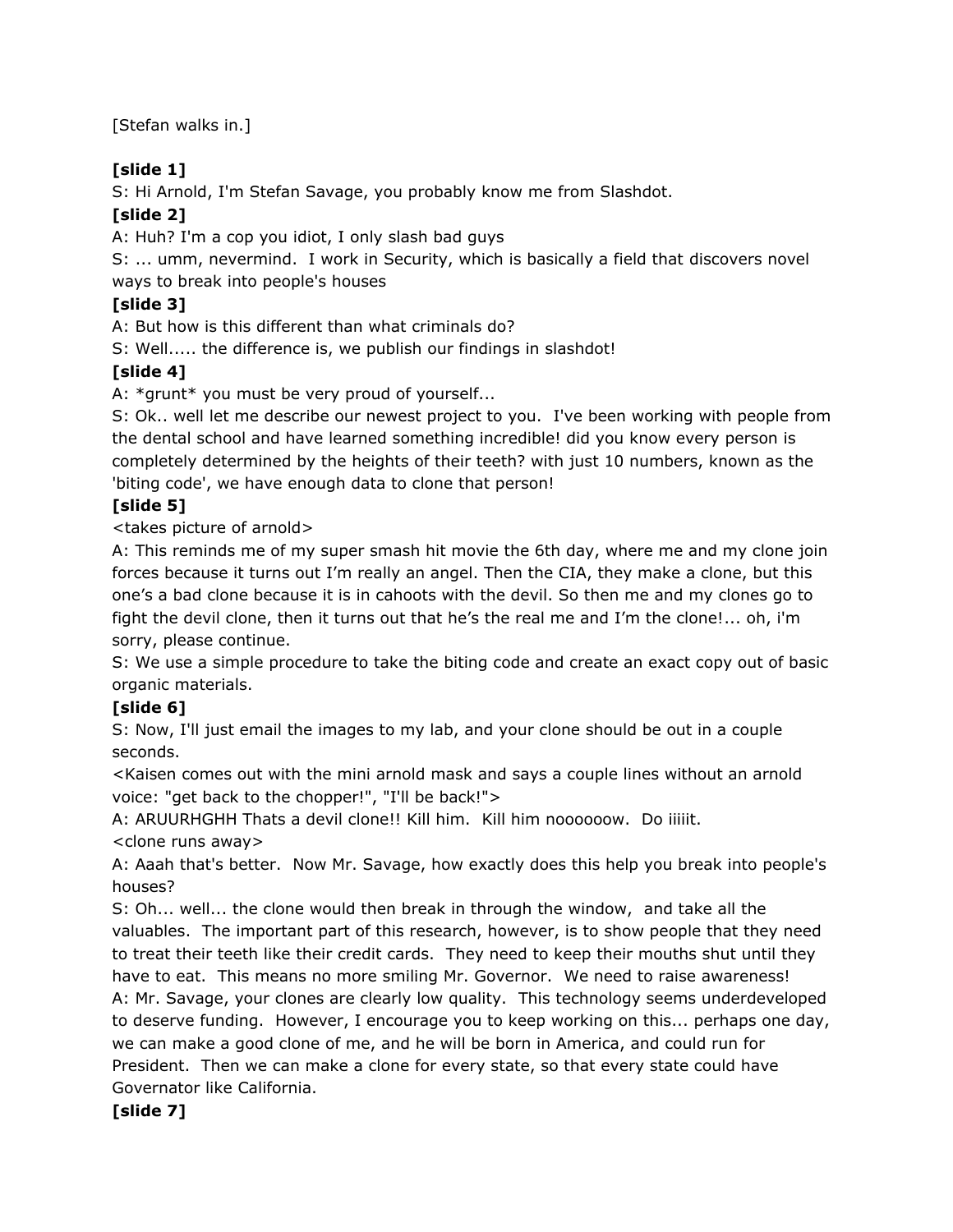### **Finale: Chez Bob bailout (Michael Vrable and Ravi)**

Sub-prime lending Foreclosing/defaulting on student accounts Stimulus package Chez Bob gets the money even though it has no business plan (other than large bonuses to the executives) Something about flying corporate jets to the meeting (http://abcnews.go.com/Blotter/ WallStreet/story?id=6285739)

- A: Arnold
- 1: Vrable
- 2: Ravi

A: So Mr. Vrable, where is this colleague of yours?

1: Mr. Governor, I'm sure he'll be here soon. He wouldn't miss this meeting. Perhaps he got delayed by the dense fog.

- A: This is very unprofessional.
- [2 stumbles in, having just been playing golf and drinking]
- 2: Hello, Michael. Hello, Governor. Sorry I'm late.
- A: Ah there you are. What was the hold up?
- 2: You know, it was the darndest thing. My private jet had to take a detour through Hawaii because of the weather, and the pilot forgot to add enough fuel, so we had to...
- A: Wait, private jet? Detour to Hawaii? I thought you lived in your office like all other grad students.

2: I do, but when Mr. Vrable told meet about his private jet, I just...

A: You have a jet too?

1: Yes, I found a great deal on jet on eBay. From Alaska or something. And there was a 2-for-1 deal, so

I referred [...].

A: Okay, enough about this. Let's get down to business. What is this meeting all about?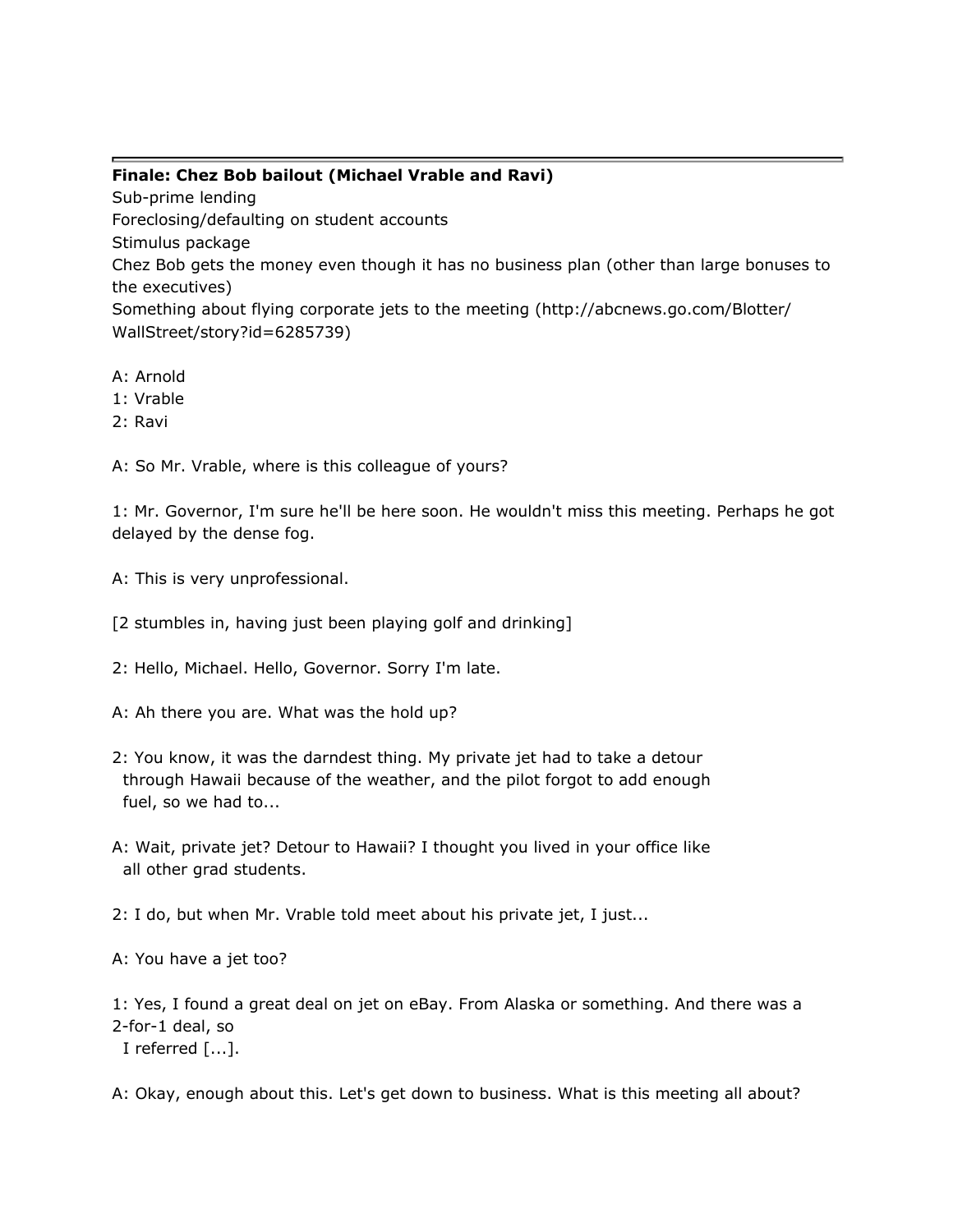- 1: Chez Bob, and its wholly-owned subsidiary, the Bank of Bob, had several years of very profitable growth. Looking to further increase profitability, we branched out and started investing some of our assets. Real estate, Diet Coke futures, trans-fat swaps, securitized carbohydrates. Our experts ran computer models, and the PL people told us they were type-safe and that our investments could not possibly go wrong.
- 2: Well you systems people were supposed to deal with fault tolerance!

[slide with charts of stock market indexes and Chez Bob net worth, now drastically negative]

1: But anyway, with the freezing of the credit markets (not to mention the drinks in the refrigerator) and the recession, some of these investments have lost value... Even worse, many students consumed more than they could afford, and are now behind on their payments. Not to mention the faculty...

[slide of Wall of Shame, with faculty taking all the top spots]

- 2: Things are bad, Mr. Governor. Chez Bob has had to start foreclosing. We've started confiscating student lunchs to cover debts. Cutting back on the free plastic forks and paper plates. We've even started rounding up free food from around the department and selling them as "Daily Specials". Yet problems continue to mount, and Chez Bob now requires a government bailout to remain solvent.
- A: How much do you need?
- 1: \$25 billion should just about do it.
- A: \$25 billion??? How can you need so much money for a student-run co-op?

[show slide with budget for private jets, lavish executive retreats and retirement plans; then, skip past this slide]

- 2: Well, Mr. Governor, as you see in our slides... Oops didn't mean to keep that one in there. Yes, so as you see, we are asking for \$25 billion so that we replenish our inventory, introduce new items to stimulate grad student spending, and begin to offer loans at low rates again.
- A: But \$25 billion?
- 1: Well, Mr. Governor, if it would help, we could take \$20 billion today and then you can send the remaining \$5 billion next week.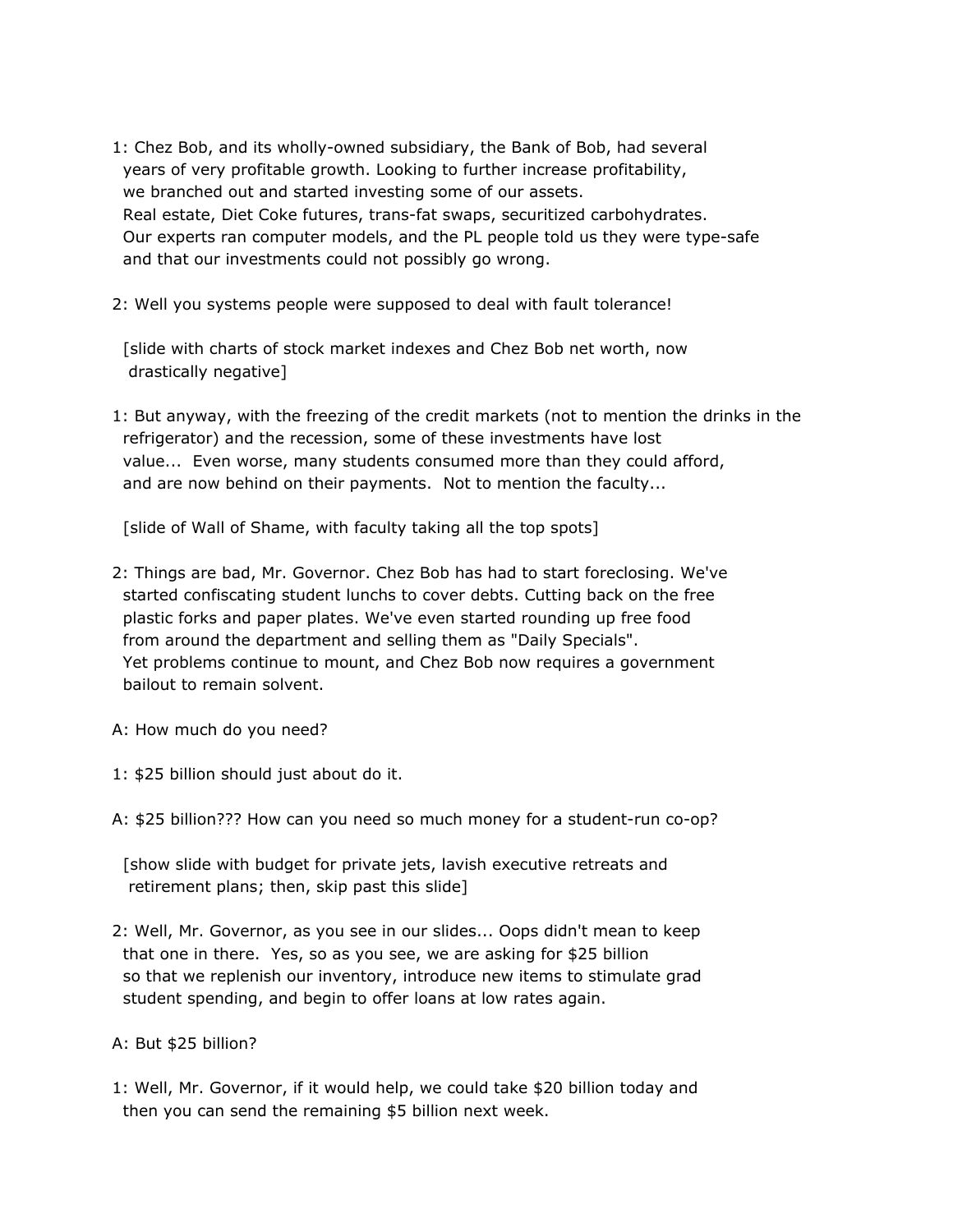- 2: Yeah that would be no problem at all.
- A: That's not the point! Tell me, how much money do you need to get back in the black?
- 2: Well, it depends on a lot of factors: grad student spending, deadlines, the weather...
- A: I understand that. But right now, how much outstanding debt is there?
- 1: Well, that depends on the time of day. For example, early in the morning, we typically sell low-cost drinks: teas, coffee. But later in the afternoon, when the midday lows start kicking in, expensive energy drinks start becoming popular so...
- A: I understand, Mr. Vrable. Maybe I'm dense, I don't quite understand what the hell you just told me. Can you just tell me in absolute terms, how much money do you owe the students?
- 1: \$25000.
- A: And how much would it cost to restock inventory?
- 2: \$15000.
- A: So that's a total of only \$40000, so what is the rest of the \$25 billion for?
- Reaper: You know, there is a delicious irony in seeing private luxury jets flying into San Diego, and people coming off of them with tin cups in their hands, saying that they're going to be trimming down and streamlining their businesses.

It's almost like seeing a guy show up at the soup kitchen in high hat and tuxedo. It kind of makes you a little bit suspicious.

Couldn't you all have downgraded to first class? Or at least jet-pooled together?

- 1: [To 2] Actually, that's a good idea.
- 2: Ooh, yeah. I'm planning on going to Ireland soon. We should make a trip together.
- 1: Yeah, that's a great idea. We should also visit Geoff in Vancouver or London...